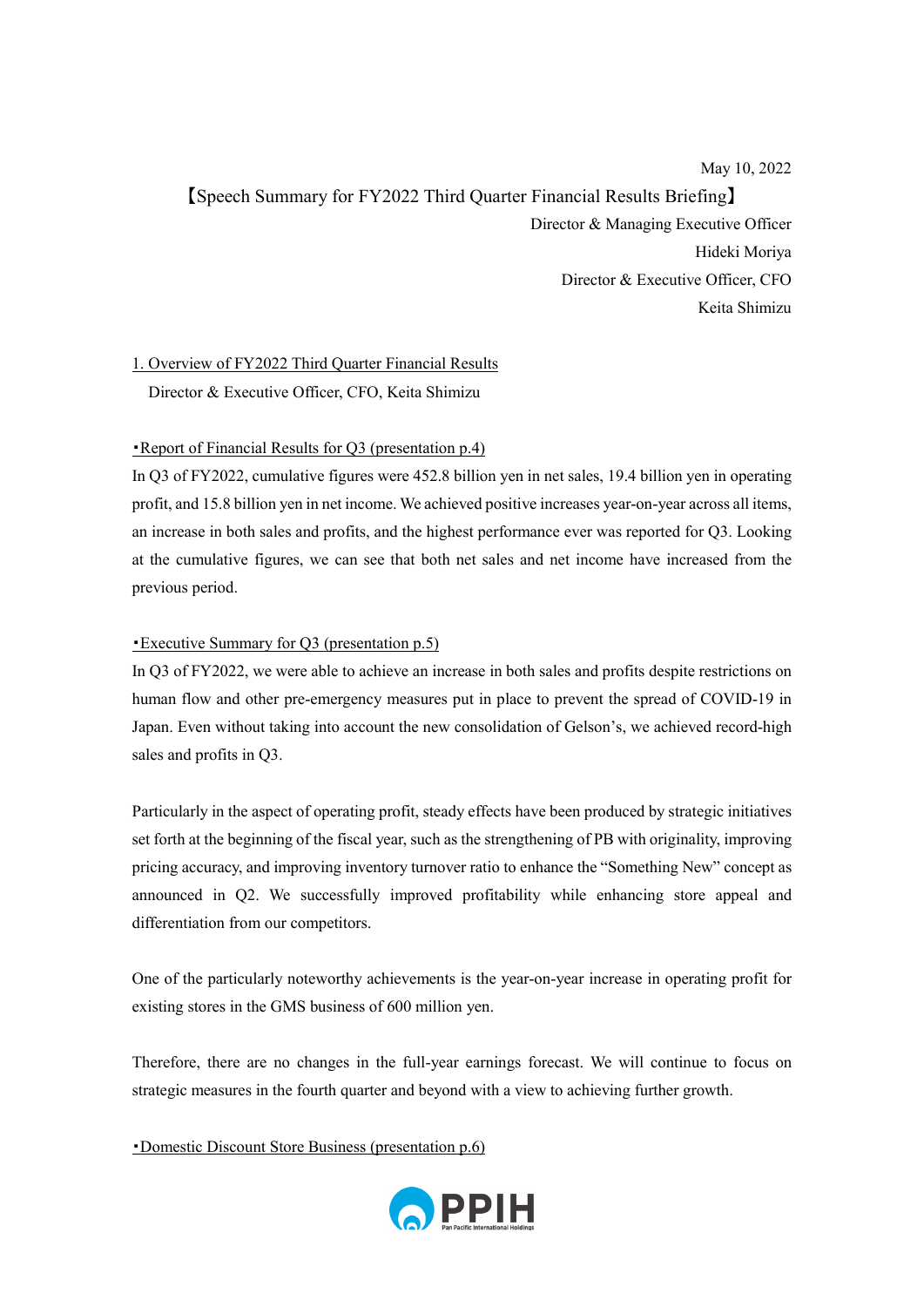The Discount Store (DS) business achieved an increase in both sales and profits, with various strategic measures continuing to produce steady results from Q2.

Existing stores contributed to growth at 100.9% year-on-year growth. As the graph shows, the gross profit margin of existing stores has improved every month year-on-year as a result of the promotion of the strategic measures mentioned earlier, achieving greater year-on-year increases than in Q2.

Regarding SG&A expenses, we have also continued to control them successfully and kept them within the budget, despite the rise in utility costs and other factors.

# ・Discount Store Business: Efforts to differentiate stores and improve their attractiveness (presentation p.7)

## ・Strengthening of PB/OEM

As for the private brand (PB) and OEM, PB was rebranded in February last year and was promoted to simultaneously strengthen differentiation from national brands (NB) and other retailers while improving profit margin. As a result, PB sales in the DS business attained significant growth, increasing by 19.9 billion yen year-on-year. In particular, gross profit grew to 8.1 billion yen, becoming the greatest driver of gross profit growth for the entire group.

Measures such as the development of hit products with originality, improvement of affordability, and enhancement of brand recognition through marketing measures inside and outside stores have been successful. Since this is still the first year for focusing on strengthening PB/OEM, we will continue to further expand sales in the next fiscal year and beyond. The specific targets and measures will be announced during the announcement of the mid-term corporate plan, scheduled for August.

## ・Improve inventory turnover

With regard to inventory turnover ratio, we controlled inventory growth by closely monitoring each product in both the sales (= exit) and purchasing (= entry) aspects, with a view to creating attractive shop floors that constantly offer "Something new." As a result, we successfully reduced the inventory at existing stores by 10.2 billion yen by the end of Q3 of FY2022.

Going forward, we will continue to put effort into controlling inventory growth with the aim of reducing inventory valuation loss at the end of the period.

・Discount Store Business: Strengthening customer contact points with majica app as a starting point (presentation p.8)

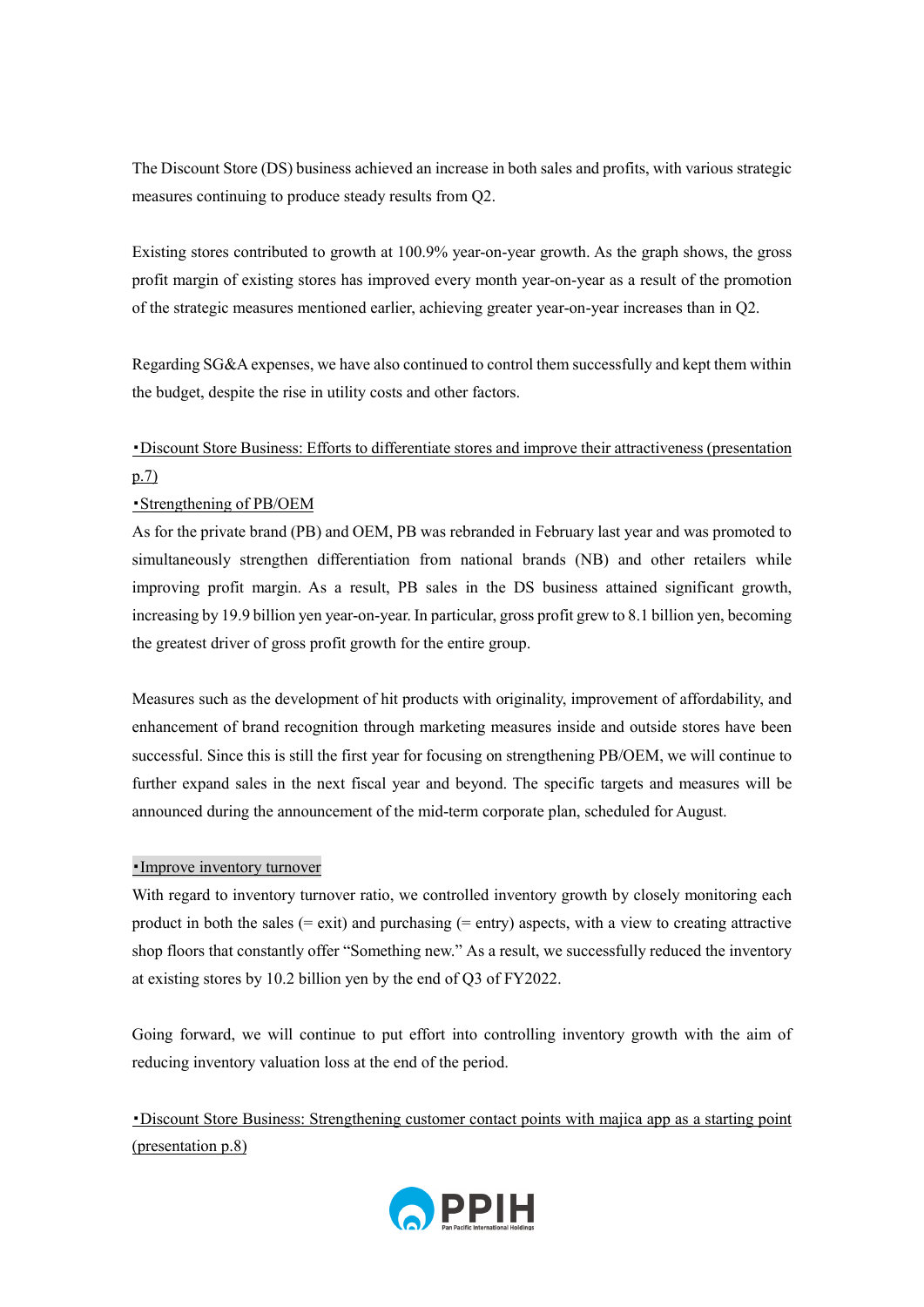With regard to the digital measures that we have been focusing our efforts on starting from the current period, we worked on increasing the number of majica members with a view to improving understanding of our customers and improving points of contact with them. As a result of the measures, the number of members increased rapidly to 9.16 million by the end of March, as shown in the graph.

By the end of August, we plan to strengthen the app's functions. More specifically, we will update it to enhance the existing payment and information provision functions, as well as add new review and product search functions. Through the completely overhauled app, we aim to attract and acquire even more members with the goal of reaching 10 million members soon.

As we have also touched on at the Q2 Financial Results Briefing, we have been analyzing the purchasing behavior of app members, which has enabled us to launch trial measures to promote purchasing. With the full-scale implementation of CRM measures from the next fiscal year, we plan to improve the level of sales contribution. The details of this will also be communicated during the announcement of mid-term corporate plan in August.

### ・GMS Business (presentation p.9)

The GMS business had faced a difficult struggle until Q2 of FY2022 due to the harsh external environment, but successful measures to improve gross profit margin in Q3 have resulted in positive increases year-on-year in both sales and operating profit for existing stores.

As we have been explaining from before, we established a new business model in the GMS business with a major shift in direction, such as individual store management, product lineups that correspond to the trade area, and a small head office. For FY2024, we aim to achieve operating profit growth of 20 billion yen in combination with UDR compared to the time of acquisition in 2019.

Q3 can be described as a stage in our progress toward achieving that goal. In this quarter, existing store sales achieved 100.3% growth, and the success of measures to improve gross profit margin in particular have led to a year-on-year increase in operating profit for existing stores for the first time in the current period. As we have explained during Q2, for renovations, we aim to work on expanding profits while making the shift to a small-scale renovations that is highly effective from now on.

### ・GMS Business: Profit Improvement Initiatives for strengthen individual stores (presentation p.10)

Concerning initiatives to improve gross profit margin for the GMS business, in light that gross profit margin declined significantly in the first half of the period due to internal and external factors, we focused on three initiatives in Q3 of FY2022.

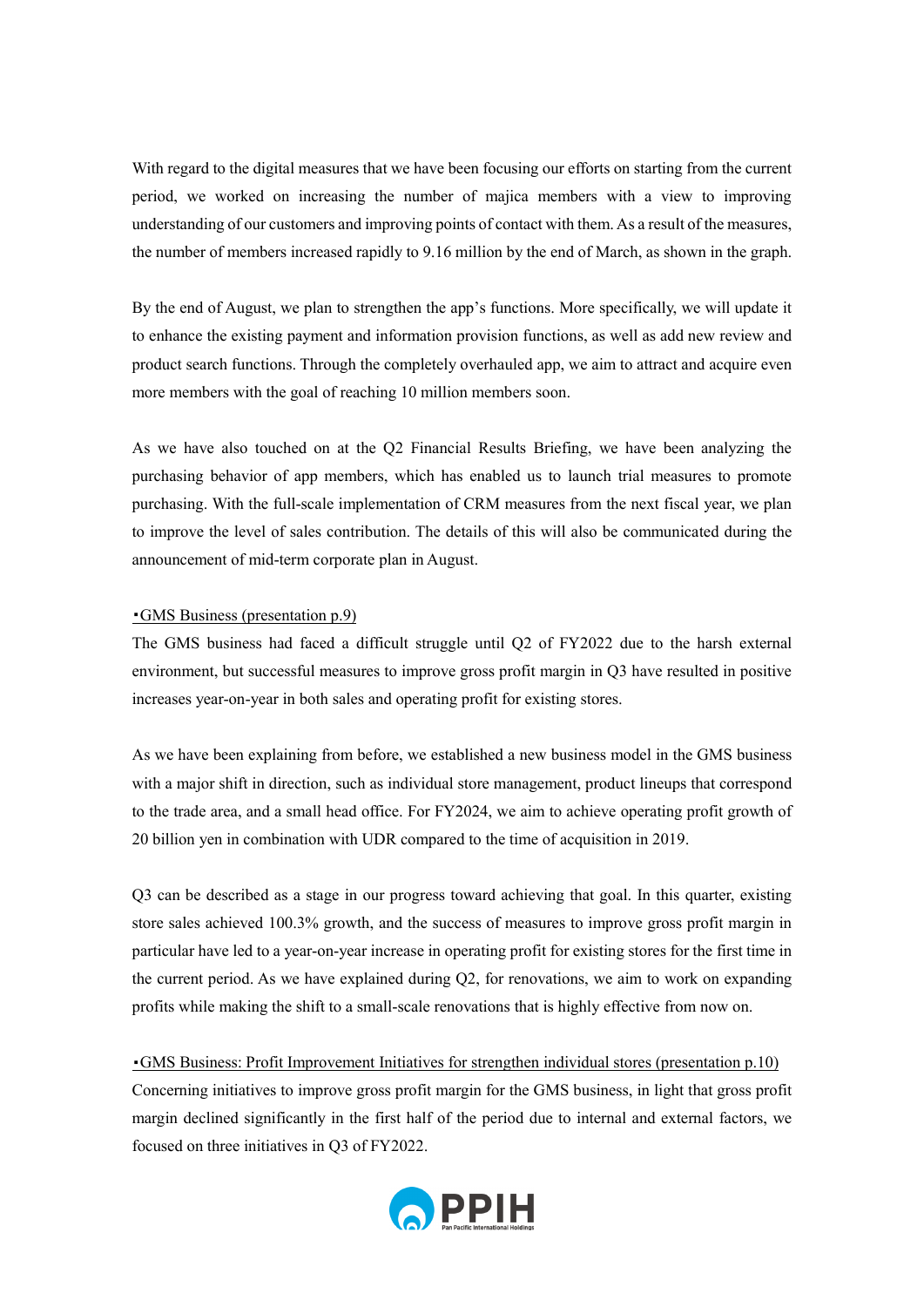At the Q2 Financial Results Briefing, Mr. Sekiguchi, President of UNY, spoke about an overly strong focus on low prices. With that in mind, we worked on optimizing pricing for each individual store, sales schedule management for each individual store, and strengthening the sales of high value-added products based on the Meister system.

As a result, we successfully achieved significant improvement in gross profit margin. Although we revised the gross profit margin target upward by 0.2% from Q3 of FY2022, most of the stores achieved the target.

From Q4 till the next fiscal year, we aim to further expand earnings by firmly putting each measure on track, enhancing the efficiency of headquarter functions, and fundamentally reviewing product measures and product mix.

These details will also be announced with the end-of-year financial results.

## ・Overseas Business (presentation p.11)

The Asia business saw the opening of four new stores in Q3, and the business has continued to expand smoothly, including plans for three new stores in Q4. PPIC's contribution, among other factors, has helped to maintain operating profit margin of existing stores at a level over 10%, and we are continuing to develop business formats to capture greater earnings opportunities.

Although there have been no major changes in the trends for the North America business, improvements in gross profit margin, as in Asia, have contributed to a year-on-year increase in operating profit. Gelson's has also continued to make a significant contribution.

PPIC's activities to expand the value chain of the overseas business in order to strengthen differentiation and improve profitability have been progressing and expanding steadily. These include the signing of a partnership agreement with the fifth prefecture, that is, Okinawa Prefecture, and the trial shipments of products from Sendai Port.

# ・Overseas Business: Initiatives to improve profitability and expand profit-earning opportunities (presentation p.12)

Putting the spotlight on the gross profit margin of the overseas business, we can see a steady year-onyear improvement for existing stores in both Asia and North America.

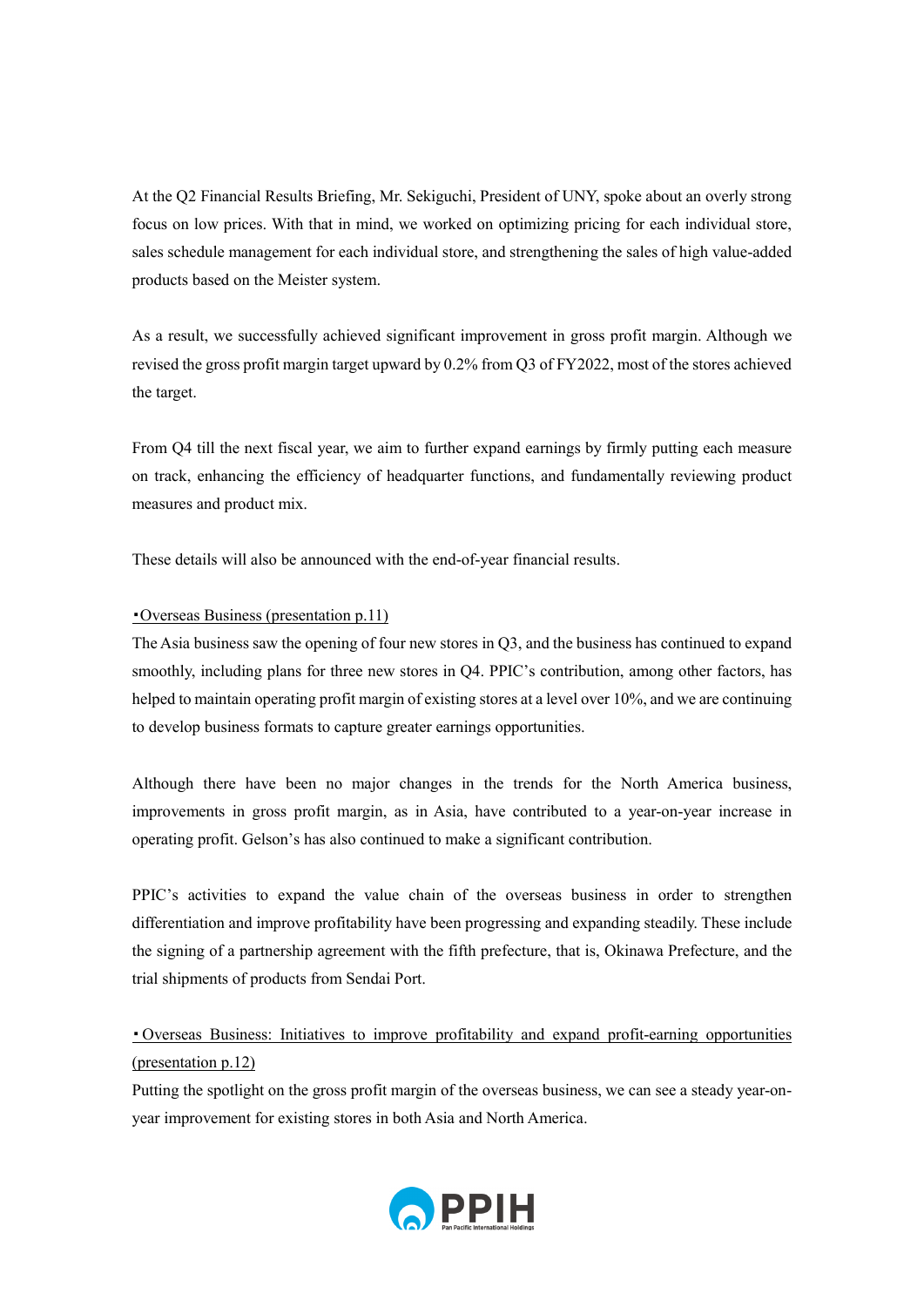Backed by the strengthening of PPIC's activities, improvements in product procurement capability and logistical efficiency amidst the significant expansion of business scale, as well as the strengthening of PB/OEM products overseas, we aim to further improve profits from the next fiscal year and beyond.

As for the development of business formats to capture greater earnings opportunities, sushi and rice milling/onigiri (rice balls) is one specific example of such development. By expressing our "Japan Brand Specialty Store" initiative in various formats and encouraging customers to use these offerings, we aim to expand the company's profit-earning opportunities.

Though it has just launched, we aim to put further effort into it from the next fiscal year and beyond, using it as a means to directly expand the overseas business or expand its potential.

## ・Financial business: Progress after Q1 announcement (presentation p.13)

For the financial business, steady preparations are ongoing to proactively integrating payment functions into the value chain with the aim of achieving cost reductions and capturing revenue.

The progress is shown on the right side of the presentation materials. We have officially obtained the international brand license and will launch the merchant management business from June.

This will immediately facilitate the reduction of settlement fees borne by the company. The contributions are significant, with confirmed cost reductions amounting to approximately 100 million yen for the month of June in the current period and approximately 1.3 billion yen for the full year in FY2023.

Preparations are also underway toward the strengthening of member businesses accompanying the start of external use of majica from the second half of the next fiscal year, as well as toward the launch of financial services such as insurance and investments.

Numerical targets will be updated during the announcement of the mid-term corporate plan in August.

## ・Shareholder Returns (presentation p.16)

With regard to the shareholder returns announced in January this year, we have decided to award the benefits by utilizing the gift code function that will be installed in conjunction with the majica app update announced earlier.

In the same way as services offered by other companies, the majica balance will increase when the

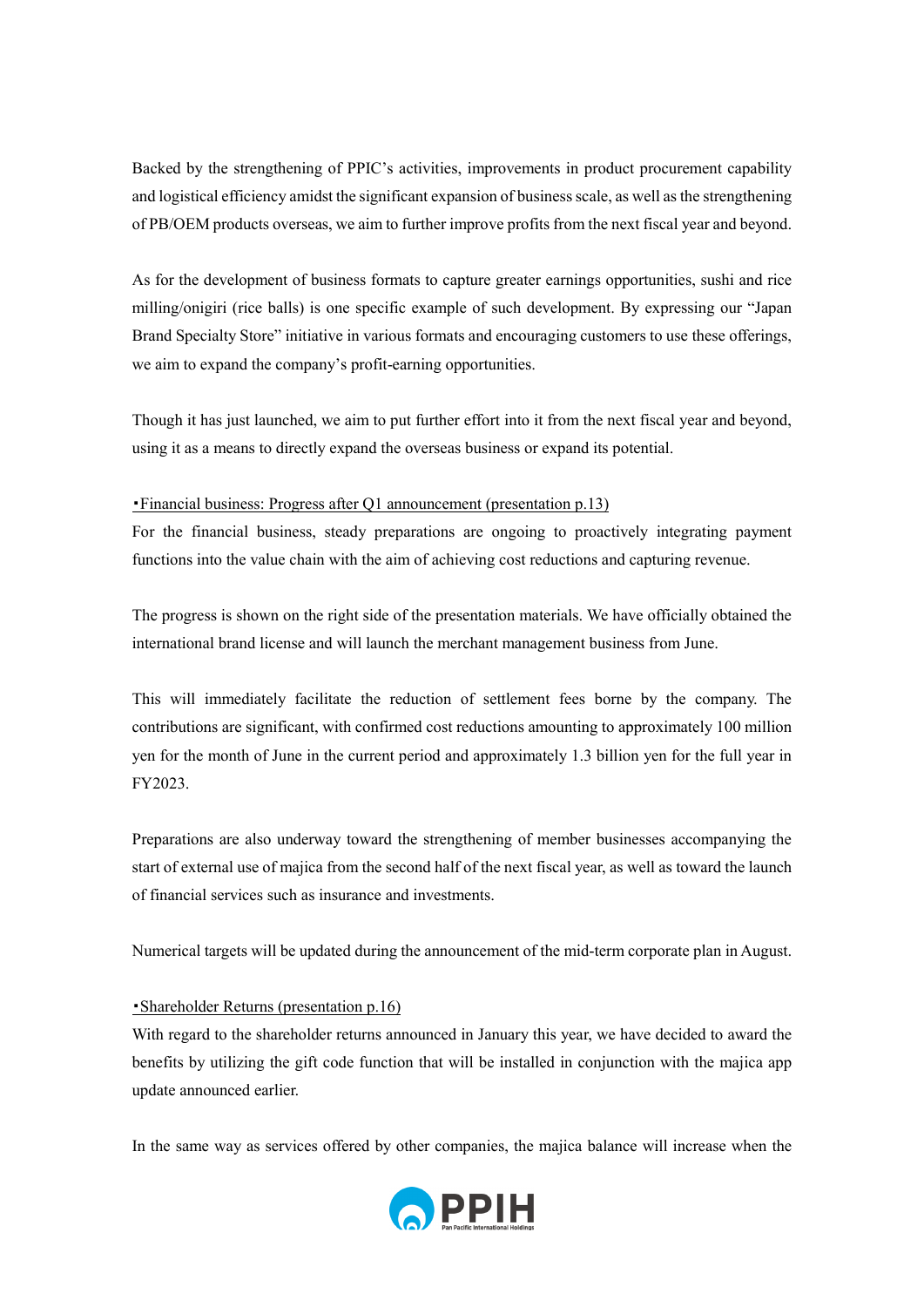gift code is registered on "My Page." In the initial round, a gift code worth 2,000 points will be enclosed with the dividend-related documents sent out around the end of September to all shareholders recorded in the register as at the end of June.

### 2. Initiatives for FY 2022 4Q and Onwards

Director & Managing Executive Officer, Hideki Moriya

### ・DS/GMS Business Overview in April (Flash Report) (presentation p.17)

With regard to the monthly overview for April, the four main domestic retail companies recorded sales at 101.6% year-on-year for existing stores.

Looking at each business, the DS business achieved sales of 102.4% year-on-year while the GMS business recorded sales of 99.6% year-on-year. On the other hand, gross profit for existing stores surpassed the results for the previous year for both the DS and GMS businesses.

In April, the relaxation of COVID-19 restrictions led to reduced demand for alternatives to dining out, and sales of food products were sluggish particularly for stores that handle fresh produce. However, the DS business recorded a year-on-year increase in sales in all areas because sales in the nighttime, after 9 p.m., have begun to recover due to more people started going out for leisure such as cherryblossom viewing parties and for events such as travelling during long holiday weekends. Moreover, the sale of trendy items has also boosted sales.

On the other hand, the GMS business has registered sales on par with the previous year. In addition to the recovery of the number of visits from senior customers, which had declined drastically while they remained at home due to the COVID-19 pandemic, sales figures mainly in areas such as apparel have also risen through various sales promotion and strengthening measures. In comparison with sales in April 2019, sales for the GMS business landed at 100.8%, exceeding pre-COVID-19 levels.

With regard to the current situation in May, although a major long holiday has just ended, sales for both the DS and GMS businesses exceeded previous year sales, while gross profit margin registered a similar trend.

### ・Initiatives for Q4 and Onwards

Q4 is positioned as a preparatory period for strategies that we will advance in the next fiscal year, while we continue to implement the priority measures that we announced during the Q2 Financial Results Briefing. I shall explain the three primary measures that we will be putting particular focus on

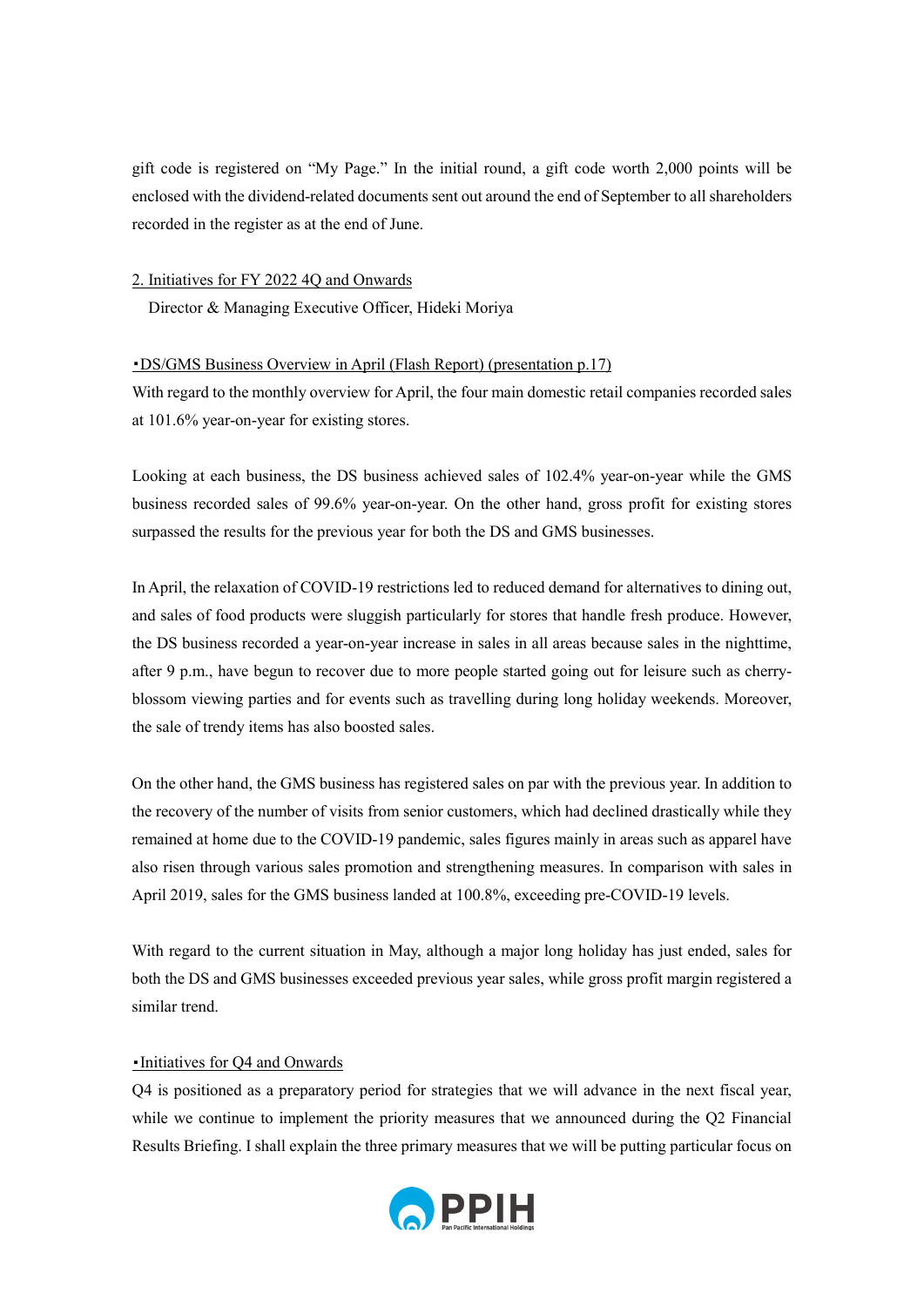1) Strengthening profitability with a focus on expanding and rolling out PB/OEM

With regard to PB/OEM products, both sales and gross profits have grown significantly, and we have already achieved the gross profit margin contribution target of  $+0.4\%$  that we set out at the beginning of the fiscal year. In order to further increase the contribution to gross profit in Q4, we aim to strengthen the sale of value-added "single items" with originality and special functions, which were launched in December last year and have been a great hit.

In addition, our strategy for spot products is to immediately sell products that are trending on social media (with a focus on items such as confectionery and cosmetics), thereby creating a great sensation among customers and contributing to popularity, sales, and profits. We will work on increasing the number of such sensational and trending products by using our company's great strength, which is our information gathering and product procurement systems for these spot products.

2) Building a cycle for maintaining new products, with a focus on the "interest expiration date measures"

With the expansion of our lineup of PB/OEM products, inventory management is becoming even more important than before. To build sales floors that maintain the new products that customers will remain interested in all the time, we have started to implement inventory management measures based on the concept of "interest expiration date." This involves setting a unique expiration date for non-food products that do not originally have any expiration date. These measures are beginning to produce results.

Specifically, this process includes:

・Narrowing down SKU through "careful purchasing" at the product purchasing stage

・Adjusting the number of items ordered and controlling inventory based on their "interest expiration dates"

・Reducing product valuation loss reserves beforehand, and through encashment, controlling the reserves for product valuation loss in the accounting books

・Securing spaces and opportunities for introducing new PB products and spot products

Through this cycle, we will put effort into managing inventory and gross profit, and improving the inventory turnover ratio.

## 3) Controlling SG&A expenses

With the recent rapid hike in energy and resource prices, utility costs and expenses for consumables



in Q4.